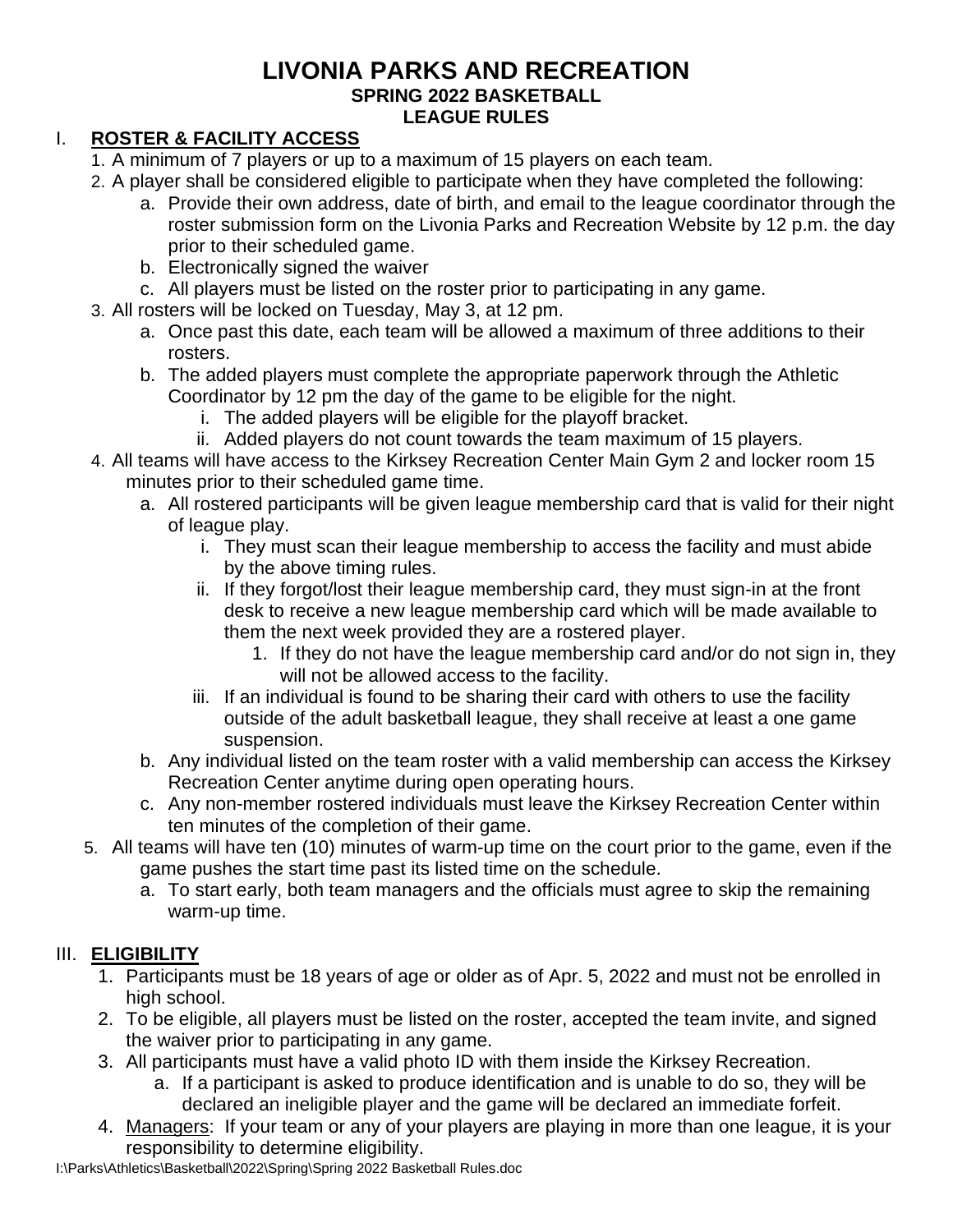- 5. No player is eligible to play on more than one basketball team in the same league that is sponsored by the Livonia Recreation Department.
	- a. Any player(s) found in violation will have all games said player(s) participated in will be forfeited for the team involved.
	- b. Additionally, the player will receive a minimum of a three-game suspension and will not be eligible for any championship night/playoff bracket games their original team qualifies for.
	- c. The managers for all teams involved with said player(s) shall receive a minimum of a one-game suspension.
- 6. If a team manager or coach wishes to protest an individual's eligibility, they must bring it to the attention of the Athletic Supervisor as soon as possible before, during, or immediately following the game.
	- a. The team must complete the protest the night of the game.
	- b. If the protest occurs during the game, the team protesting must take a time-out to make the protest or make the protest during half time.
	- c. The player in question must produce a photo identification. If the player is found to be an ineligible player, the game will be immediately forfeit.
		- i. If the team called a timeout and the protest is not upheld, they will be charged the timeout.
- 7. The Department of Parks and Recreation reserves the right to make decisions it feels are in the best interest of the league.

# IV. **ALL COMPETITIVE SPORTS**

- 1. Teams which are found to have one or more ineligible players shall forfeit all games in which an ineligible player has participated.
- 2. Any team forfeiting two (2) game dates in succession or three (3) game dates during the season will be automatically dropped from the league for the remainder of the season.
- 3. Any protest regarding eligibility must be made the night of the game in question.
- 4. No team shall be allowed to add players to its roster after the final roster date. Only the participants listed on the paper roster after the final roster date are eligible for participation in the Winter 2022 Adult Basketball League.
- 5. It will be the manager's responsibility to check the rosters, contracts, and fees recorded for their team prior to the FINAL ROSTER DATE.
- 6. Managers shall be responsible for the eligibility of their players and shall personally sign and present to the Department of Parks and Recreation Office all rosters, contracts, fees and releases.
- 7. Managers shall be responsible for the appearance and conduct of their players on and around the playing areas. Each team manager must control their crowds.
	- a. Failure to do so may result in forfeiture of game and if situation warrants, expulsion from the league.
- 8. Any change in managers or coaches of a team must be filed in the Department of Parks and Recreation Office, presenting the name, address, and phone number of the new manager or coach before the next scheduled game.
- 9. In case of injury of any member of his team, the manager shall be responsible for any evidence or records demanded by the Department of Parks and Recreation
- 10. Only team captains and managers may discuss decisions with the official(s) unless the official(s) call others into the discussion.
- 11. Any manager, coach or player ejected from a game shall automatically be suspended from the next official game and is required to remove themselves from the gym in two minutes and the facility within five minutes.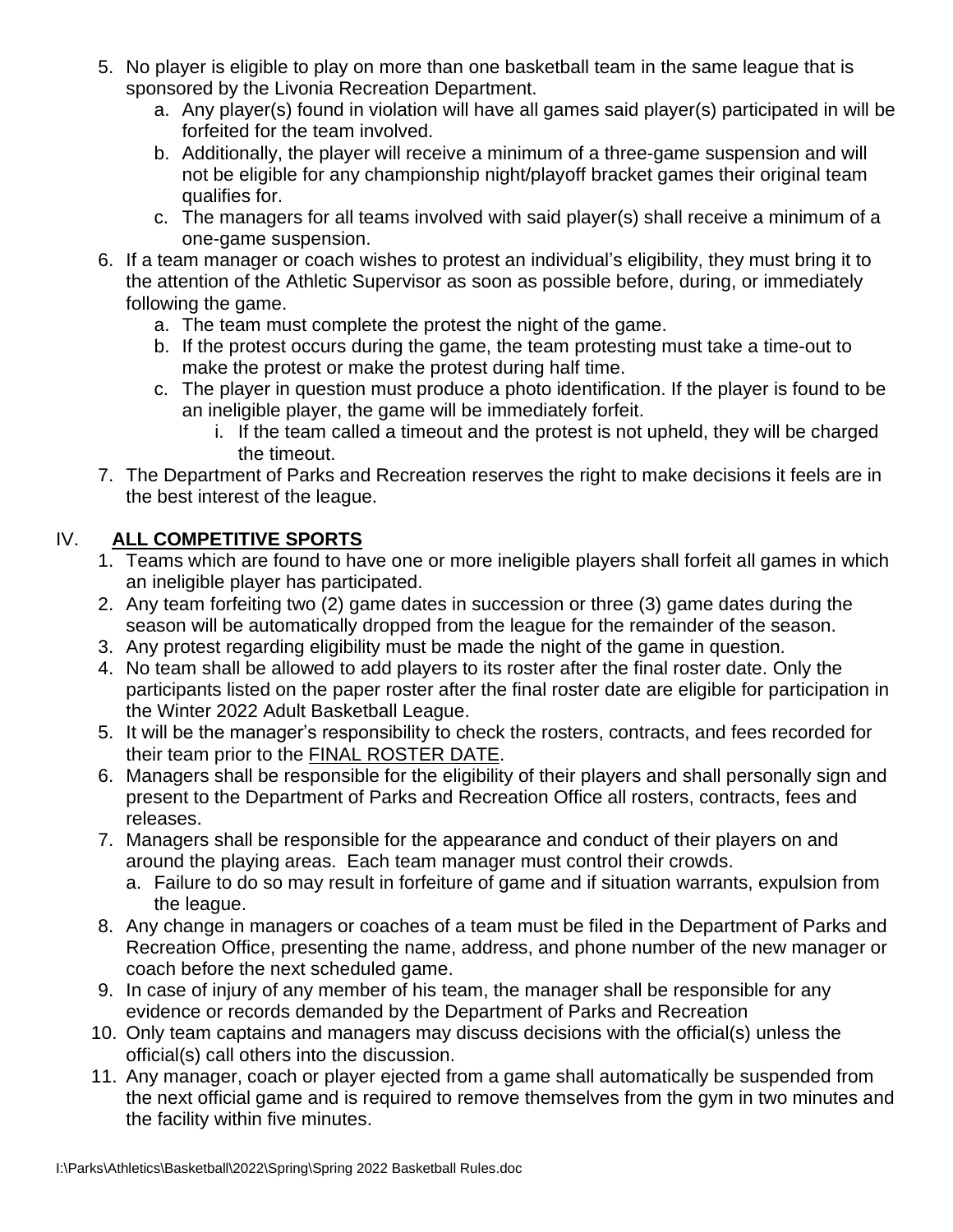- a. If the offense warrants, the individual may be suspended for the remainder of the season.
- 12. Any player serving a suspension is ineligible to participate in all Livonia Athletic leagues or programs until their suspension is complete. A player suspended may not be in the facility during his/her team's games. Failure to comply with this rule will result in a one (1) year suspension from all sports.
- 13. The second ejection within a four month-period of a player, manager, or coach, from a game shall automatically result in a minimum of a three-game suspension.
- 14. The third ejection within a four month-period of a player, manager, or coach, from a game shall automatically result in a minimum of a six-week suspension.
- 15. Any manager, coach, or player who, in the opinion of the official(s) is guilty of being the instigator of a fight shall be banned, at a minimum, from all sports in Livonia for the remainder of the season.
- 16. Any manager, coach, or player, guilty of touching, pushing, or other physical contact with an official shall be banned from athletic programs sponsored by the Livonia Recreation Department. He shall be suspended indefinitely.
- 17. The Department of Parks and Recreation may exclude any player, manager, coach, or team from the league for abusive language on diamonds, facilities, or continued violation of any rule or regulation governing this league.
- 18. The Department of Parks and Recreation reserves the right to make decisions it feels are in the best interest of the league.

# V. **SPECIFIC BASKETBALL RULES**

National Federation of State High School Association rules apply except where modified by Livonia Parks and Recreation

- 1. Technical fouls will result in automatic two points and possession of the ball. Two (2) technical fouls during a basketball game shall exclude that player from the game and the next scheduled game.
- 2. Three (3) technical fouls by a team in one game shall constitute a forfeit for said team.
- 3. Scoring and timing shall be handled by Parks and Recreation employees.
- 4. Even though the MHSAA permits dunking (stuffing) during the actual game time, the Livonia Recreation Department will continue to forbid dunking or any attempt to dunk before, during, and after the game.
	- a. Penalty Technical foul to the individual. The basket does not count, if made. Two points and possession of the ball on the baseline to the opposing team.
- 5. NO PROTESTS will be allowed except eligibility.
- 6. If a player has a protest other than eligibility, they must immediately notify the manager of their team.
	- a. If the manager agrees with the player, the manager will call a time-out at the next break in play or his next ball possession, and the manager or his designated representative only will discuss the call with the official or officials. After such discussion the official's decision will be final.
	- b. If in the judgment of the official the protest was justified the time-out will be charged to the officials, if not, the time-out will be charged to the team that protested.
- 7. EACH TEAM WILL BE REQUIRED TO HAVE UNIFORMS, which will include at least two (2) jerseys - one light color and one dark color.
	- a. All team members must wear matching jerseys with manufactured numbers attached to the front and back. See Official High School Basketball Rules for numbers allowed.
- 8. Halves shall be twenty (20) minutes running time, with the clock stopping only on time outs and injuries except the last half will be eighteen (18) minutes running time and two (2) minutes stop time, unless a team is leading by 20 points or more.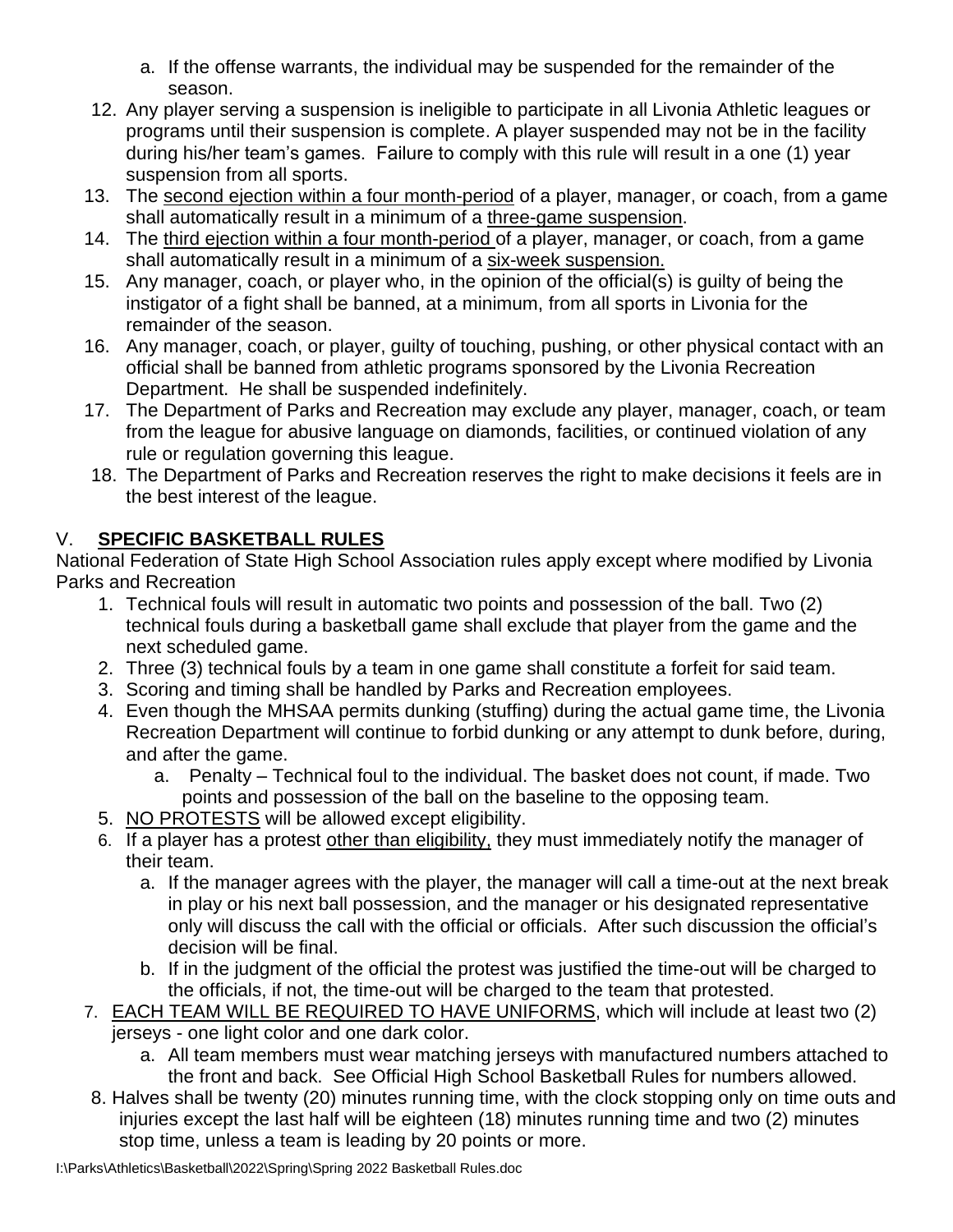- 9. Overtime periods will be two (2) minutes stop time for the first three overtime periods. Starting with the fourth overtime period, each period will be one (1) minute stop time.
- 10. The bonus free throw situation will occur on the  $7<sup>th</sup>$  team foul and double bonus on the 10<sup>th</sup> team foul in each half.
- 11.Each team will be allowed three (3) 60 second timeouts per game.
	- a. If overtime is played, teams may carry over any unused timeouts and will receive two timeouts for every three overtime periods and may carryover any timeouts from the overtime periods into the next three overtime periods.
		- i. **Example:** Team A uses all three timeouts in regulation. They receive two timeouts for the first three overtime periods and use one of those timeouts. Upon the start of the fourth overtime period, they shall have three timeouts in total.

# **VI. CHAMPIONSHIP NIGHT/PLAYOFF BRACKET**

It is our hope to be able to run a playoff bracket or championship night of some kind. Any team who forfeits through a no call, no show is automatically ineligible for any playoff bracket. The seeding for championship night and any playoff bracket will be determined by the following factors:

- 1. Overall Record
- 2. Head-to-Head Matchup
- 3. Point differential in games between the two teams
- 4. Point differential for the entire season
- 5. Coin flip with team representatives.

All players on championship night and/or the playoff bracket must have all eligible players check-in at the table with the Parks and Recreation Staff with valid photo identification the night of their scheduled game. If a player does not have photo identification and/or is not listed on the roster, they are unable to check in for the game and are an ineligible player for that game.

#### **VII. CANCELLATION FEES**

Council Resolution #CR359-93 requires teams to provide acceptable justification for such cancellation in writing, at least 14 days prior to their first scheduled game. The processing charge is established at 30% of the adult entry fee and the balance refunded to designated team official.

#### **VIII. PAYMENT OF OFFICIALS**

All adult teams will pay officials on the site at the score table. Each official will receive \$40/game with each team paying before the start of each game. Officials are paid in full for all games started and all games forfeited regardless of the outcome (see below).

If you forfeit a game, it is your responsibility to see that the official(s) have been paid in full prior to the start of your next game. The forfeiting team is responsible for full payment of all officials assigned to the game that is forfeited. Failure to do so could result in suspension from further play. If you have any questions, feel free to call us at 734-466-2900.

If you are aware that your team is going to forfeit a game and you notify the Parks and Recreation Department at least 3 working days prior to the forfeit we will make every effort to relieve the forfeiting team of sports official fee obligations for that game.

If you know your team will not be playing in your scheduled game, you must contact the Athletic Coordinator by 12 p.m. the day of the game to remain eligible for the playoff bracket. Your team is still responsible for the official's fees for that game. If your team forfeits through a no call, no show or contacts the athletic coordinator after 12 p.m. the day of the game, your team is automatically ineligible for any playoff bracket.